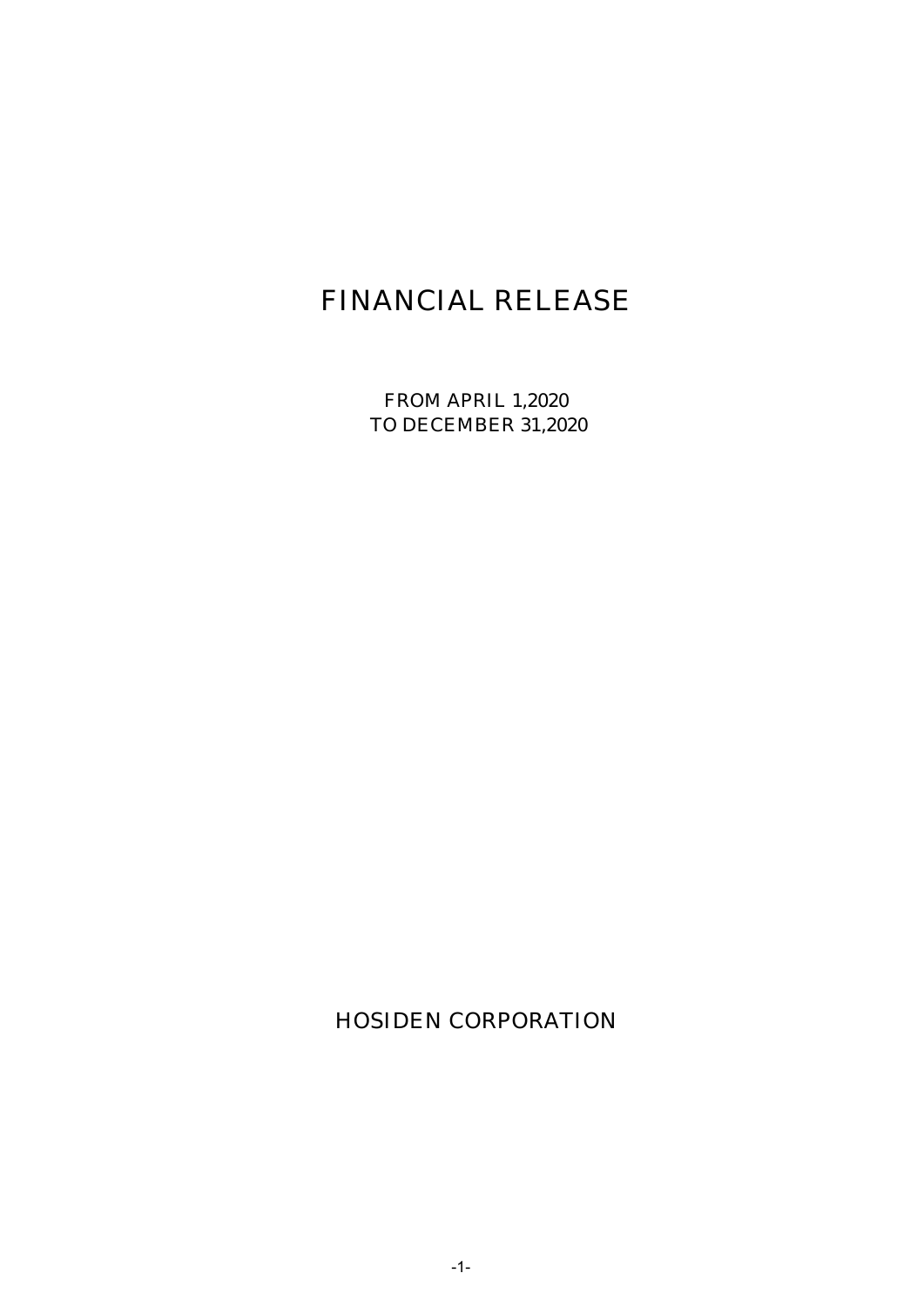#### 1. Consolidated Results For The Nine Months Ended Dec.31,2020

#### (1)Consolidated Operating Resultss(Nine months ended Dec.31,2020)

|                               | (1)Consolidated Operating Resultss(Nine months ended Dec.31,2020) |        |                   |                        | Percentages indicate year - on - year changes |               |                                            |        |
|-------------------------------|-------------------------------------------------------------------|--------|-------------------|------------------------|-----------------------------------------------|---------------|--------------------------------------------|--------|
|                               | <b>Net Sales</b><br><b>Operating Income</b>                       |        |                   | <b>Ordinary Income</b> |                                               |               | Profit attributable to<br>owners of parent |        |
|                               | Millions of yen                                                   |        | % Millions of yen |                        | % Millions of yen                             | $\frac{0}{6}$ | Millions of yen                            | $\%$   |
| Nine months ended Dec.31,2020 | 189.701                                                           | 14.4   | 9.964             | 1.3                    | 8.711                                         | (13.3)        | 6.901                                      | (14.0) |
| Nine months ended Dec.31,2019 | 165,794                                                           | (16.7) | 9.832             | 5.6                    | 10.053                                        | (10.6)        | 8.024                                      | (6.4)  |

|                               | <b>Net Income</b> | <b>Diluted Net</b>      |
|-------------------------------|-------------------|-------------------------|
|                               | Per Share         | <b>Income Per Share</b> |
|                               | Yen               | Yen                     |
| Nine months ended Dec.31,2020 | 118.33            | 110.15                  |
| Nine months ended Dec.31,2019 | 137.27            | 127.95                  |

#### (2)Consolidated Financial Position(As of Dec.31,2020 and as of March.31,2020)

|                     | <b>Total Assets</b>    | <b>Net Assets</b>      |      |
|---------------------|------------------------|------------------------|------|
|                     | <b>Millions of yen</b> | <b>Millions of yen</b> | $\%$ |
| As of Dec. 31, 2020 | 157,258                | 106,302                | 67.6 |
| As of Mar.31,2020   | 150,161                | 100,767                | 67.1 |

## 2.Dividends(Year ended March.31,2020 and the year ending March.31,2021)

|                 | Dividends per Share(Yen) |                                        |                          |       |       |  |  |
|-----------------|--------------------------|----------------------------------------|--------------------------|-------|-------|--|--|
|                 | 1st quarter              | 2nd quarter<br>Year-end<br>3rd quarter |                          |       |       |  |  |
|                 | Yen                      | Yen                                    | Yen                      | Yen   | Yen   |  |  |
| 2020            | $\overline{\phantom{a}}$ | 10.00                                  | $\overline{\phantom{a}}$ | 15.00 | 25.00 |  |  |
| 2021            | $\overline{\phantom{a}}$ | 10.00                                  | $\overline{\phantom{a}}$ |       |       |  |  |
| 2021(Projected) |                          |                                        |                          | 15.00 | 25.00 |  |  |

|  |  |  | 3. Consolidated Forecasts for the year ending March. 31, 2021 |
|--|--|--|---------------------------------------------------------------|
|--|--|--|---------------------------------------------------------------|

| 3. Consolidated Forecasts for the year ending March. 31, 2021 |                        |                  |                         |      |                        |   |                                            | Percentages indicate year - on - year changes |                      |
|---------------------------------------------------------------|------------------------|------------------|-------------------------|------|------------------------|---|--------------------------------------------|-----------------------------------------------|----------------------|
|                                                               | <b>Net Sales</b>       |                  | <b>Operating Income</b> |      | <b>Ordinary Income</b> |   | Profit attributable to<br>owners of parent |                                               | Net Income Per Share |
|                                                               | <b>Millions of ven</b> | %                | Millions of ven         | $\%$ | Millions of yen        | % | Millions of yen                            | %                                             | Yen l                |
| Year ending Mar.31,2021                                       | 231.000                | 9.0 <sub>l</sub> | 11.500                  | 2.5  | $10.000$ $(11.9)$      |   | $7,500$ $(20.5)$                           |                                               | 129.63               |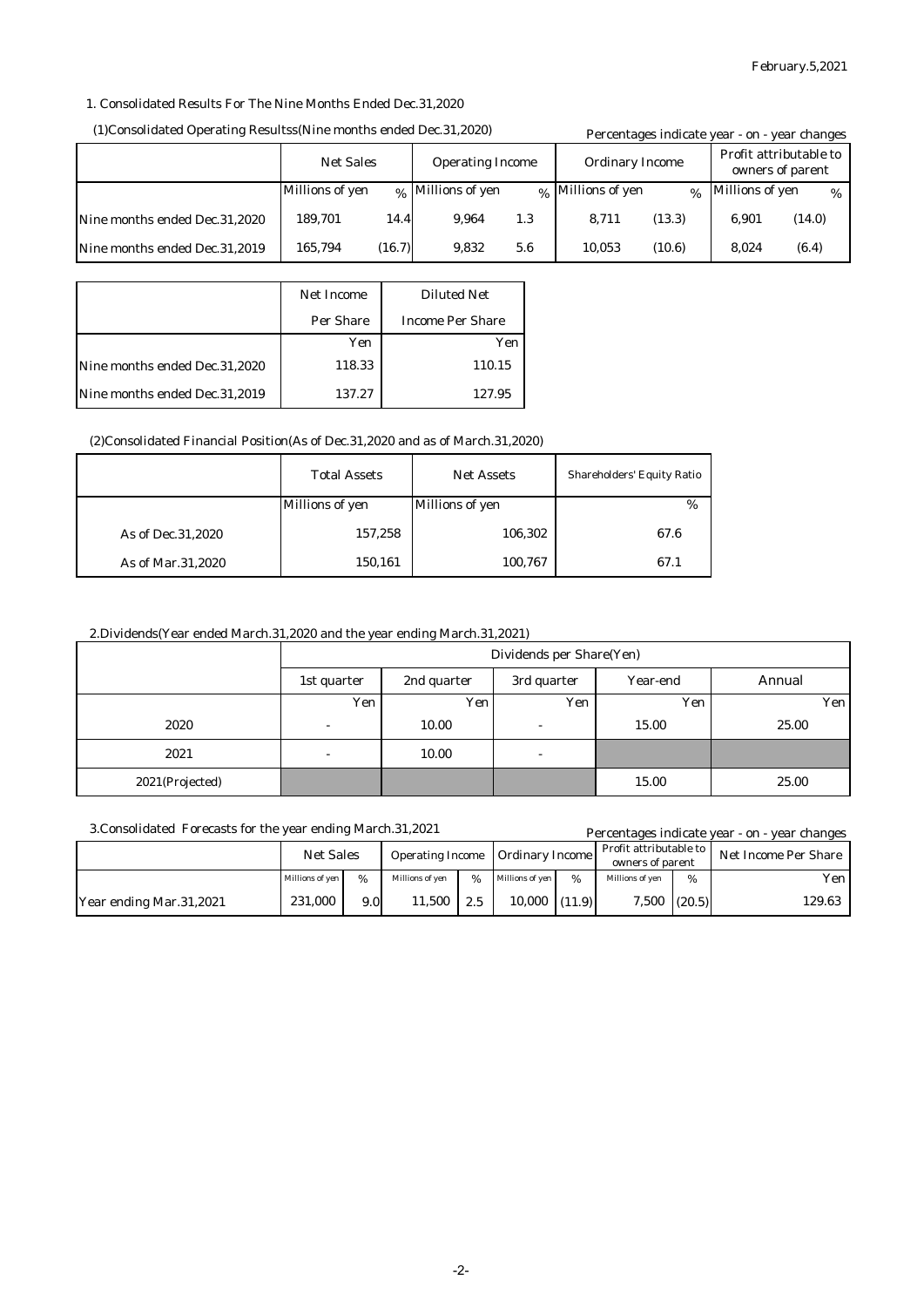# CONSOLIDATED BALANCE SHEET

| <b>ASSETS</b>                                     |                     |                   |
|---------------------------------------------------|---------------------|-------------------|
| <b>ACCOUNT ITEMS</b>                              | As of March.31,2020 | As of Dec.31,2020 |
| <b>Current assets</b>                             |                     |                   |
| 1. Cash and deposits                              | 49,213              | 51,224            |
| 2. Notes receivable and accounts receivable-trade | 26,183              | 41,184            |
| 3. Short-term investment securities               | 14,599              | 11,200            |
| 4. Inventories                                    | 33,051              | 25,918            |
| 5. Other current assets                           | 4,445               | 4,391             |
| 6. Allowance for doubtful receivables             | (27)                | (23)              |
| <b>Total of current assets</b>                    | 127,468             | 133,896           |
| <b>Fixed assets</b>                               |                     |                   |
| Property, plant and equipment                     | 16,797              | 16,069            |
| <b>Intangible assets</b>                          | 393                 | 417               |
| <b>Investments and other assets</b>               |                     |                   |
| 1. Investment securities                          | 3,683               | 4,940             |
| 2. Other investments                              | 2,102               | 2,219             |
| Allowance for doubtful receivables                | (284)               | (285)             |
| Total of investments and other assets             | 5,501               | 6,875             |
| <b>Total of fixed assets</b>                      | 22,693              | 23,362            |
| <b>Total assets</b>                               | 150,161             | 157,258           |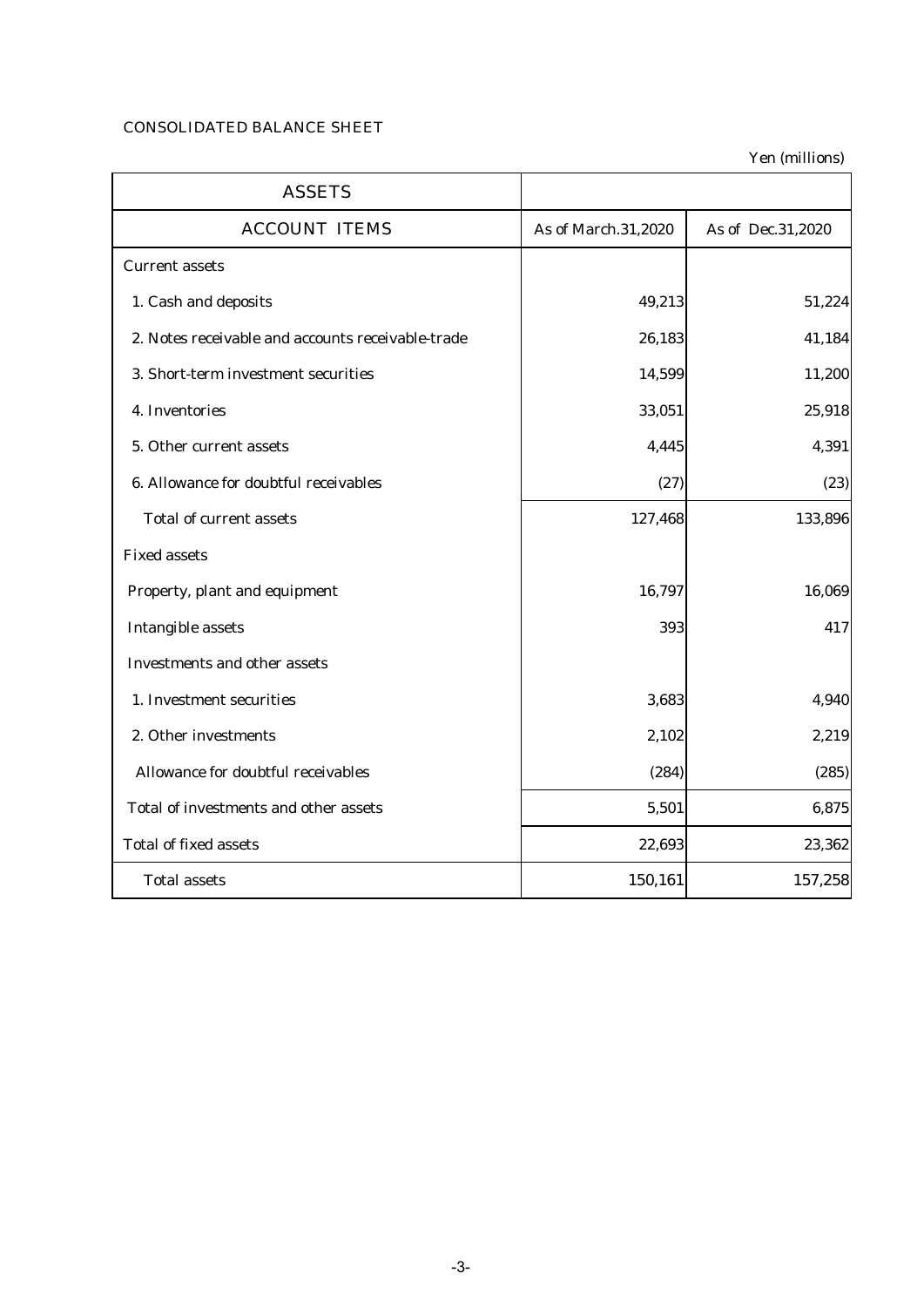| <b>LIABILITIES</b>                                                |                     |                   |  |  |  |
|-------------------------------------------------------------------|---------------------|-------------------|--|--|--|
| <b>ACCOUNT ITEMS</b>                                              | As of March.31,2020 | As of Dec.31,2020 |  |  |  |
| <b>Current liabilities</b>                                        |                     |                   |  |  |  |
| 1. Notes payable and accounts payable-trade                       | 25,050              | 27,408            |  |  |  |
| 2. Short-term debt                                                | 1,990               | 1,960             |  |  |  |
| 3. Income tax payable                                             | 1,819               | 1,014             |  |  |  |
| 4. Other current liabilities                                      | 4,362               | 3,587             |  |  |  |
| <b>Total of current liabilities</b>                               | 33,223              | 33,970            |  |  |  |
| Long-term liabilities                                             |                     |                   |  |  |  |
| 1. Convertible bond-type bonds with subscription rights to shares | 10,094              | 10,078            |  |  |  |
| 2. Retirement allowance                                           | 4,434               | 4,514             |  |  |  |
| 3. Other long-term liabilities                                    | 1,641               | 2,392             |  |  |  |
| <b>Total of long-term liabilities</b>                             | 16,170              | 16,985            |  |  |  |
| <b>Total liabilities</b>                                          | 49,394              | 50,955            |  |  |  |
| <b>SHAREHOLDERS' EQUITY</b>                                       |                     |                   |  |  |  |
| Owner's equity                                                    |                     |                   |  |  |  |
| 1. Common stock                                                   | 13,660              | 13,660            |  |  |  |
| 2. Additional paid-in capital                                     | 19,596              | 19,596            |  |  |  |
| 3. Retained earnings                                              | 77,791              | 83,230            |  |  |  |
| 4. Treasury stock                                                 | (8,661)             | (9,848)           |  |  |  |
| Total of owner's equity                                           | 102,386             | 106,639           |  |  |  |
| Accumulated other comprehensive income                            |                     |                   |  |  |  |
| 1. Unrealized gains on other securities                           | 1,676               | 2,561             |  |  |  |
| 2. Foreign currency translation adjustments                       | (3, 334)            | (2,921)           |  |  |  |
| 3. Remeasurements of defined benefit plans                        | 38                  | 23                |  |  |  |
| Total of accumulated other comprehensive income                   | (1,619)             | (336)             |  |  |  |
| Total shareholders' equity                                        | 100,767             | 106,302           |  |  |  |
| Total liabilities and shareholders' equity                        | 150,161             | 157,258           |  |  |  |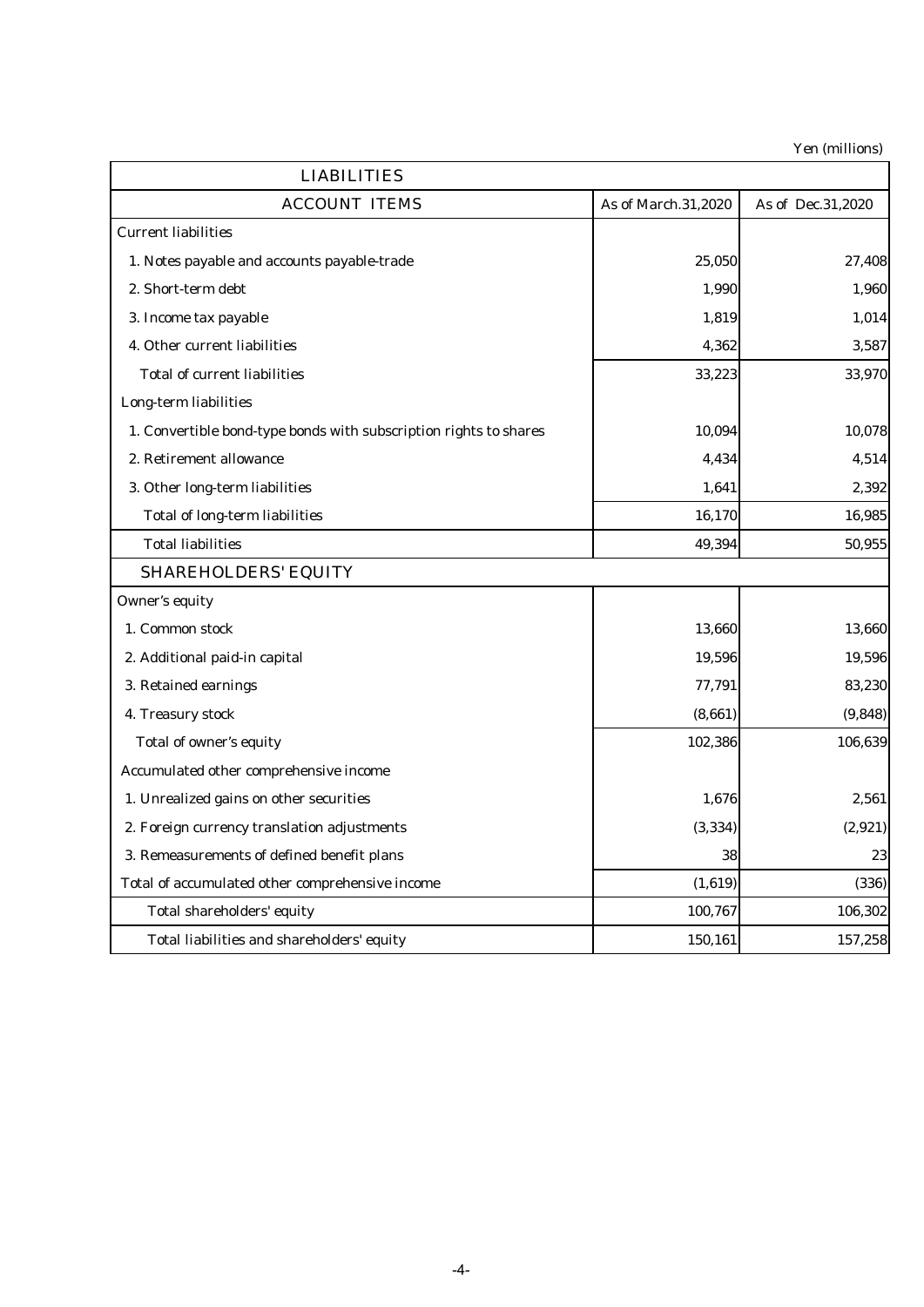## CONSOLIDATED STATEMENT OF INCOME

| <b>ACCOUNT ITEMS</b>                             | Nine months ended<br>Dec.31,2019 | Nine months ended<br>Dec.31,2020 |
|--------------------------------------------------|----------------------------------|----------------------------------|
| Net sales                                        | 165,794                          | 189,701                          |
| Cost of sales                                    | 148,591                          | 172,371                          |
| Gross profit                                     | 17,203                           | 17,329                           |
| Selling, general and administrative expenses     | 7,370                            | 7,365                            |
| <b>Operating income</b>                          | 9,832                            | 9,964                            |
| Non-operating income                             | 380                              | 349                              |
| 1. Interest income                               | 145                              | 71                               |
| 2. Dividends received                            | 96                               | 101                              |
| 3. Exchange gain                                 | 58                               |                                  |
| 4. Subsidies for employment adjustment           | 1                                | 95                               |
| 5. Other                                         | 79                               | 81                               |
| Non-operating expenses                           | (159)                            | (1,601)                          |
| 1. Interest expenses                             | (89)                             | (36)                             |
| 2. Exchange loss                                 |                                  | (1,520)                          |
| 3. Other                                         | (69)                             | (44)                             |
| Ordinary income                                  | 10,053                           | 8,711                            |
| <b>Extraordinary income</b>                      | 345                              | 186                              |
| 1. Gains on sales of fixed assets                | 15                               | 186                              |
| 2. Gains on sales of investment securities       | 313                              | $\bf{0}$                         |
| 3. Other                                         | 15                               |                                  |
| <b>Extraordinary loss</b>                        | (144)                            | (31)                             |
| 1. Loss on disposal and sales of fixed assets    | (129)                            | (6)                              |
| 2. Loss on valuation of investment securities    | (14)                             | (13)                             |
| 3. Loss on liquidation of subsidiaries           |                                  | (11)                             |
| 4. Other                                         | $\boldsymbol{0}$                 | $\boldsymbol{0}$                 |
| Income before income taxes                       | 10,254                           | 8,866                            |
| Income taxes                                     | 2,229                            | 1,965                            |
| 1. Current income taxes                          | 1,930                            | 1,786                            |
| 2. Deferred income taxes                         | 299                              | 178                              |
| Net income                                       | 8,024                            | 6,901                            |
| Profit attributable to non-controlling interests |                                  |                                  |
| Profit attributable to owners of parent          | 8,024                            | 6,901                            |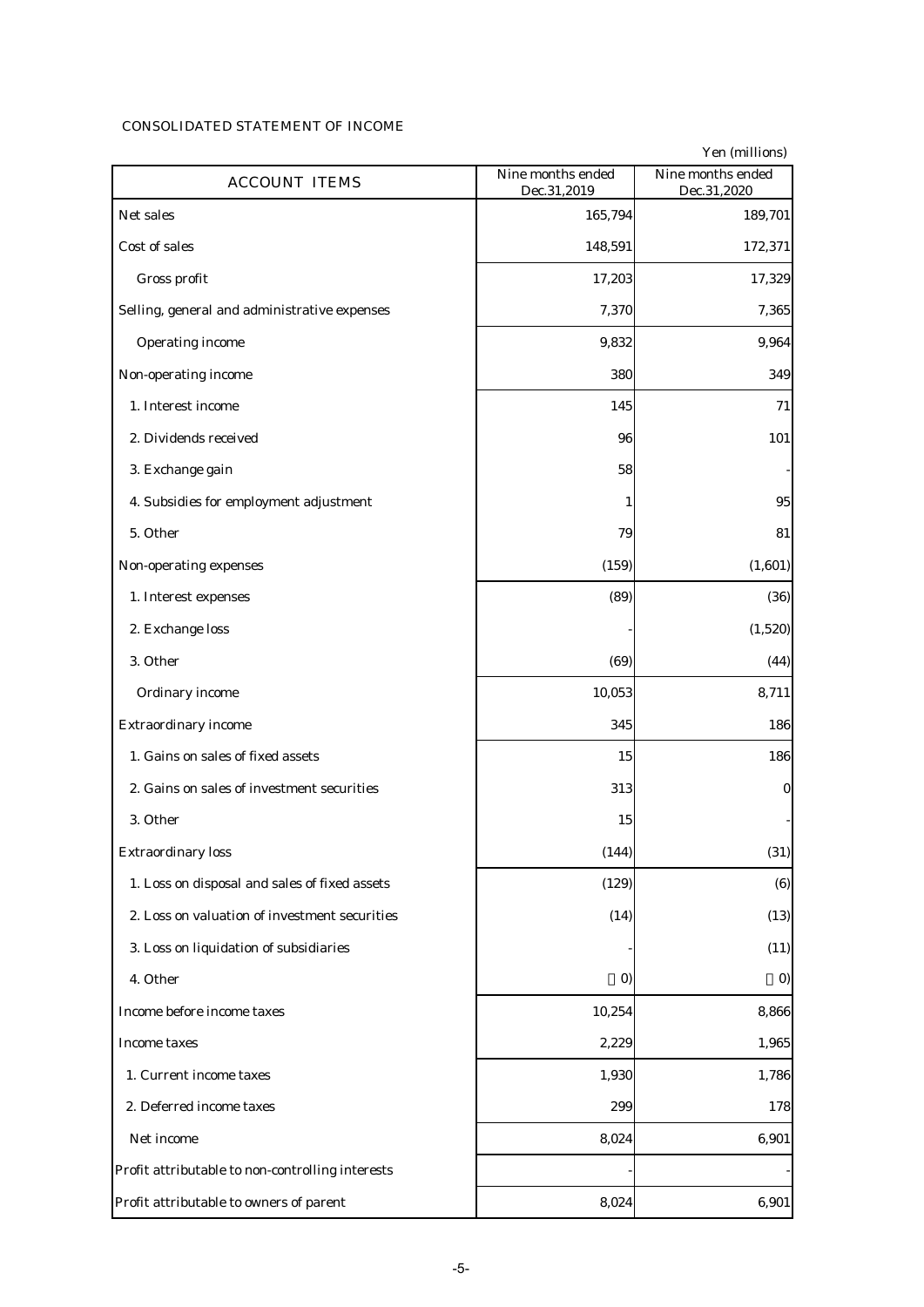|                                                                   |                                  | Yen (millions)                   |
|-------------------------------------------------------------------|----------------------------------|----------------------------------|
| <b>ACCOUNT ITEMS</b>                                              | Nine months ended<br>Dec.31,2019 | Nine months ended<br>Dec.31,2020 |
| Net income                                                        | 8,024                            | 6,901                            |
| Other comprehensive income                                        |                                  |                                  |
| Net unrealized holding gains on securities                        | 503                              | 885                              |
| Foreign currency translation adjustments                          | (312)                            | 413                              |
| Remeasurements of defined benefit plans                           | (46)                             | (15)                             |
| Total other comprehensive income                                  | 144                              | 1,282                            |
| Comprehensive income                                              | 8,169                            | 8,183                            |
| Comprehensive income attributable to                              |                                  |                                  |
| Comprehensive income attributable to<br>owners of parent          | 8,169                            | 8,183                            |
| Comprehensive income attributable to<br>non-controlling interests |                                  |                                  |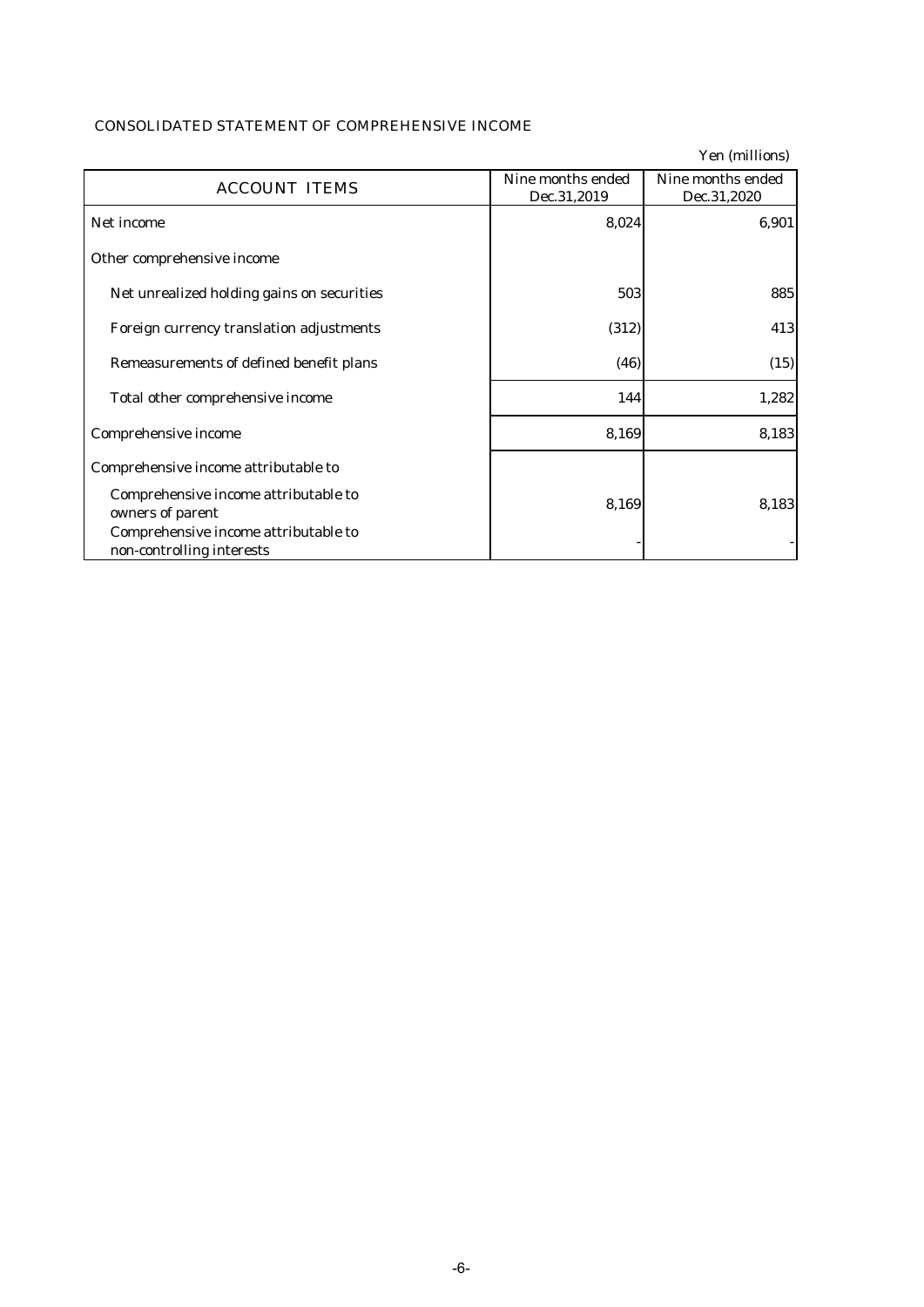# CONSOLIDATED STATEMENTS OF CASH FLOWS

|                                                                    |                                  | Yen (millions)                   |
|--------------------------------------------------------------------|----------------------------------|----------------------------------|
| <b>ACCOUNT ITEMS</b>                                               | Nine months ended<br>Dec.31,2019 | Nine months ended<br>Dec.31,2020 |
| <b>Operating Activities</b>                                        |                                  |                                  |
| 1. Profit before income taxes                                      | 10,254                           | 8,866                            |
| 2. Depreciation                                                    | 2,289                            | 2,277                            |
| 3. Decrease(Increase) in notes and accounts receivables-trade      | (15, 509)                        | (15, 293)                        |
| 4. Decrease(Increase) in inventories                               | (14, 053)                        | 6,598                            |
| 5. Decrease(Increase) in accounts receivables from sub-contractors | (39)                             | (678)                            |
| 6. Increase(Decrease) in notes and accounts payable-trade          | 11,762                           | 3,663                            |
| 7. Other-net                                                       | (1,827)                          | (209)                            |
| Sub-total                                                          | (7, 123)                         | 5,224                            |
| 8. Interest and dividends - received                               | 223                              | 156                              |
| 9. Interest - paid                                                 | (90)                             | (34)                             |
| 10. Income taxes - paid                                            | (2, 873)                         | (2, 845)                         |
| 11. Income taxes - refunded                                        | 219                              | $\boldsymbol{4}$                 |
| Net cash provided by operating activities                          | (9,644)                          | 2,504                            |
| <b>Investing Activities</b>                                        |                                  |                                  |
| 1. Decrease(Increase) from deposits                                | 472                              | 22                               |
| 2. Capital expenditures                                            | (4, 428)                         | (1, 561)                         |
| 3. Gains on sales of investment securities                         | 621                              | $\bf{0}$                         |
| 4. Other-net                                                       | 152                              | 282                              |
| Net cash used in investing activities                              | (3, 182)                         | (1, 256)                         |
| <b>Financing Activities</b>                                        |                                  |                                  |
| 1. Increase(Decrease) in short-term debt                           | (26)                             | $\boldsymbol{2}$                 |
| 2. Purchases of treasury stock                                     | (0)                              | (1, 186)                         |
| 3. Dividends paid                                                  | (1, 461)                         | (1, 461)                         |
| 4. Other-net                                                       | (110)                            | (89)                             |
| Net cash used in financing activities                              | (1, 599)                         | (2,735)                          |
| Effect of exchange rate changes on cash and cash equivalents       | (336)                            | 56                               |
| Net increase (Decrease) in cash and cash equivalents               | (14, 762)                        | (1, 431)                         |
| Cash and cash equivalents at beginning of period                   | 68,061                           | 62,649                           |
| Cash and cash equivalents at end of period                         | 53,298                           | 61,218                           |